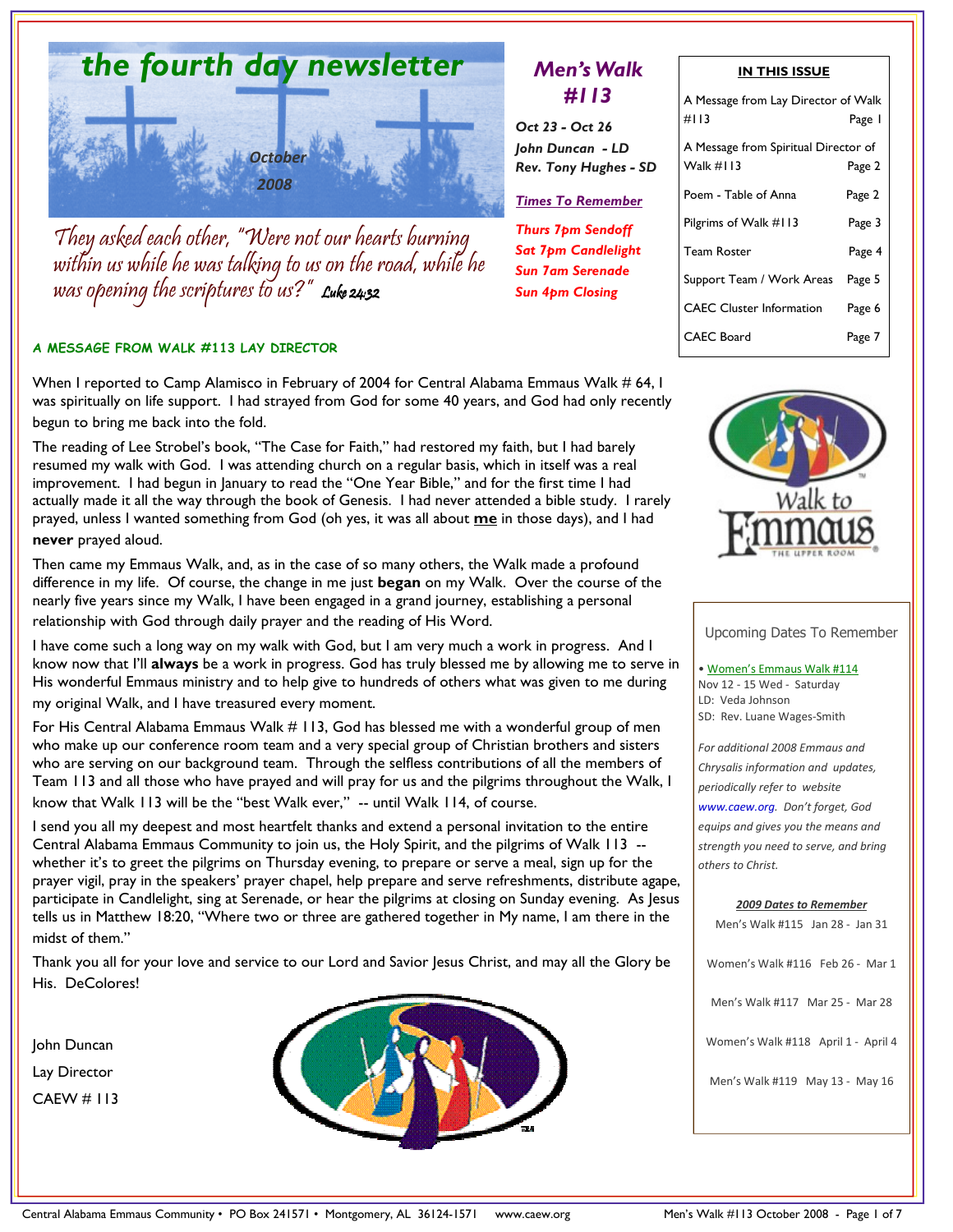### Table of Anna

Going into this Walk to Emmaus I didn't know what to expect No one would give me ideas of what was to happen next I was almost last going in to sit down so I took the first empty seat Little did I know that the ones sitting there would make such an impact when we would meet



Would you like to share a short half page article with the Emmaus Community about your Fourth Day or how your Emmaus Walk or Chrysalis Flight has impacted your life? If so, email your article to bigboyhag@charter.net. Please submit your article in a Microsoft Word document or a free form email.

Would you like to share a short half page article with the Emmaus Community

impacted your life? If so, email your article to bigboyhag@charter.net. Please about your Fourth Day or how your Emmaus Walk or Chrysalis Flight has

submit your article in a Microsoft Word document or a free form email

(Do Not Send In WordPerfect)

Do Not Send In WordPerfect

We are all ages and have different careers We come from many places and we have different fears. We've gathered each morning with excitement and dread Wondering what would be asked or what would be said

We learned that grace is a way God has to pull us close to Him He desires to have a relationship that's more than just a whim He seeks to have His children in a tightly woven bond And then He'll pour out blessings your imagination can't go beyond.

He chose to have us come here all together on this date He knew what each one had in mind and He determined each one's fate He allowed theses things to happen that would bring us to our knees For He knew that was the only way to get us there to see.

God has shown a love to us that no one else can match He is now waiting patiently to see what we give back I've thrown away the things I know were standing in my way I'm giving God the full control to lead me day by day.

I'll be going home a different person than the one that came before God has made a difference and she's standing here no more I'm taking with me memories that I will treasure in my heart Ladies at table "Anna" our friendship will never depart.

Tennie Sanford October 10, 2008 CAEW #112 Table of Anna





My Brothers & Sisters of The CAEC

Greetings! As I prepare for Walk #113, I find myself excited about the prospect of being used as an instrument of the Lord to possibly bring about change in the lives of people. The experience of a Walk (Pilgrims and Team Members alike) is all about Grace, Love, Joy and Forgiveness. I never get tired of listening to the talks because I am blessed by every one I hear. Walk #113 promises to be (you guessed it) "The Best One Yet".

When Grace, Love, Joy and Forgiveness are being spoken of and the action between God and people begins to fill the room, all are affected. Everyone is blessed when the Holy Spirit descends upon a group of folks seeking God. There are such great possibilities on a Walk that it is impossible for anyone to know the everlasting effects and how wide reaching the Hand of God will go.

The greatest means of Grace is **FORGIVENESS**. When we ask God to forgive us we open the floodgates of God's Grace. When we forgive others their transgressions, then God's Grace again begins to flow to us. After we have been forgiven, the glorious possibilities of the Holy Spirit are loosed upon any situation in which we will be obedient instead of reluctant. A Walk to Emmaus affords a grand opportunity to participate in God's River of Grace - Love - Joy - Peace!

Tony Hughes

Spiritual Director CAEW #113



**ANAWARAN**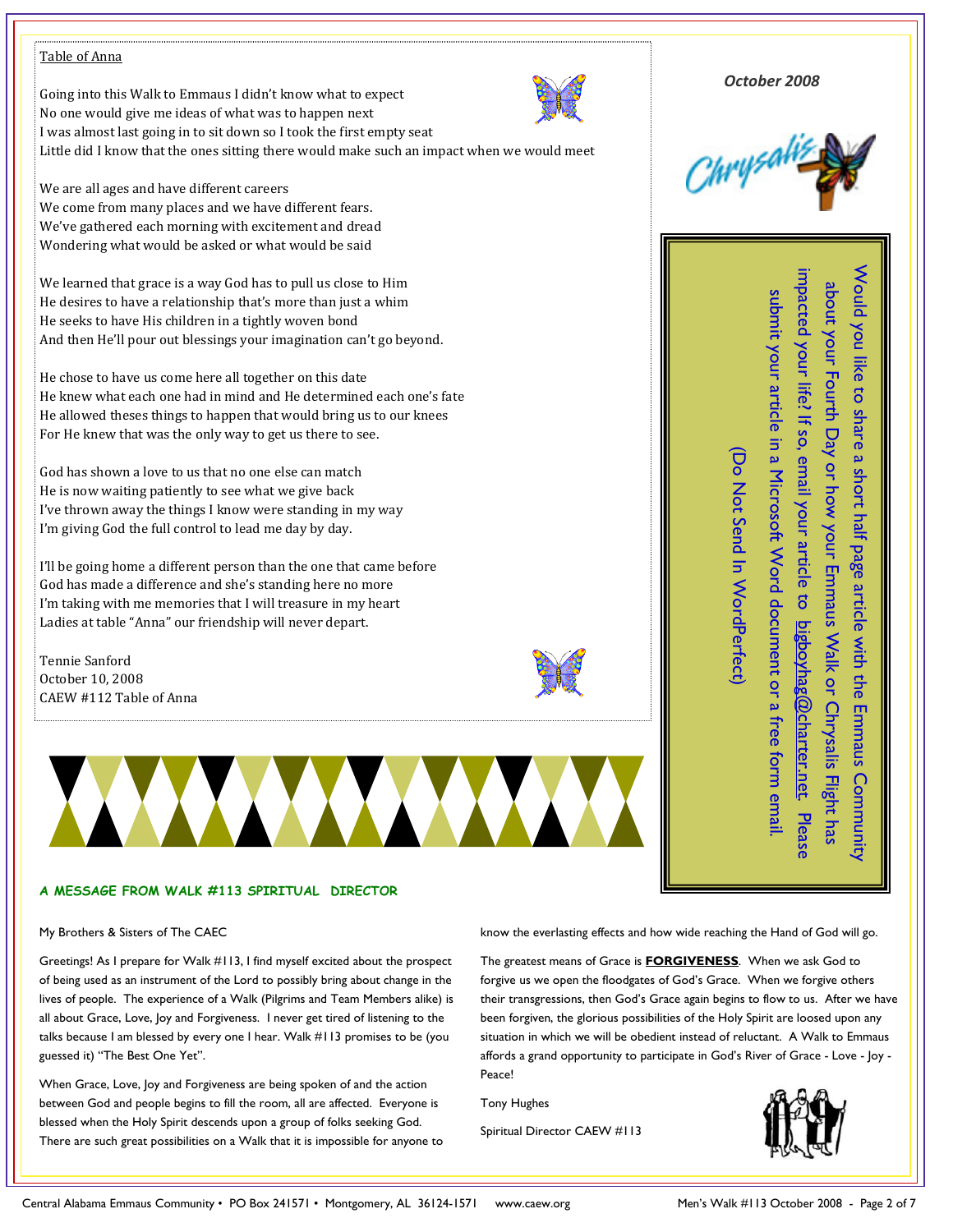# Walk #113

"As they talked and discussed these things, Jesus himself suddenly came and began walking with them."

David Hagler Grayson GA Jeanne Tepper Michael Kilpatrick Dadeville AL Greg Chance Creater and Greg Chance Charles Kuykendall Wetumpka AL Mountain View Baptist Mary Rhodes

Scott Adcock Tallassee AL East Tallassee Church of Christ Tony Wilkerson John Anderson Wetumpka AL Frazer UMC Douglas Douville Victor Apooaca **Prattville AL** Prattville FUMC Prattville FUMC Rusty Arnett Valley AL Beulah Baptist Church Angela Arnett Joey Battles Opelika AL Auburn Church of Christ John Davis Ryan Bergeron **State Valley Grande AL** Crosspoint Christian **Kennedy Bergeron** Victor Blackmon **Valley Grande AL** Crosspoint Christian **Kenneth Poe** Dwayne Dark **Alexander City AL** FUMC Alexander City **Lisa Dark** Oscar Dearman Centerville AL Church of God Andy & Sheila Dearman Steve Duncan Chesapeake VA Point Harbor Community Church Ann Duncan Dan Erlinger Lineville AL Church of God Stephen North Jim Gorman Wetumpka AL Catholic Church Douglas Douville Joe Kelly Gutherie **Auburn AL Auburn Austin Singleton** Austin Singleton Scott Hagemann Montgomery AL Frazer UMC Frame Pat Barnt

Charles Hall Montgomery AL Frazer UMC John Morris Tim Harry **New Site AL** New Salem Baptist Clinton Branch Charles Howard **Alexander City AL** Trinity UMC **Bridget Dowdy** Tommy Johnson, Jr. Alexander City AL FUMC Alexander City Jimmie Sue Johnson Randy Jones **Montgomery AL** St. James UMC Sam Wainwright Kevin Jones **Auburn AL** Auburn AL Auburn UMC Auburn UMC

Rev. Ron Lampkin Cpelika AL Ambassadors for Christ Clarence Stewart Justin Lewis **Alabaster AL** Flint Hill UMC **Megan Lewis** Megan Lewis Phillip McWhorter Lanett AL Langdale UMC Charles Kathy Richardson Brian Powell **Alexander City AL** Flint Hill UMC **State Server Server Alexander City AL** Flint Hill UMC Ron Rein **Deatsville AL** Frazer UMC **Ashley Hunt** Ashley Hunt Ed Rhodes Wetumpka AL Mountain View Baptist Sharon Irish Steve Schieferstein Tallassee AL Carrville Baptist Charlene Schieferstein Errol Shaw Tallassee AL Carrville Baptist Carrol Shaw Grover Wilkerson Rand Smith Selma AL Church Street UMC Steve Kopp Sam Spates **Notasulga AL** Carrville Baptist Carrolle Mike Peaden Matt Stariha **Mark Martin** Wetumpka AL Frazer UMC **Mark Martin** Mark Martin Gary Stone **Montgomery AL** St. Luke UMC **St. Luke UMC** Jan Stone Randy Strickland Prattville AL St. James UMC Linda Hines Hornsby Sammy Teel **Alexander City AL** FUMC Alexander City **Duane Skarecky** Walt Weaver **Metumpka AL** FUMC Wetumpka **Number 2016** Douglas Douville Warner Williams, Jr. Copelika AL FUMC Opelika And Robert Williams Tom Wynne Orville AL Crosspoint Christian Shelton Nichols Jimmy Yerkey **State Ackson Gap AL** FUMC Dadeville **CAL** Guy Perry Justin Zapp Auburn AL Auburn UMC Jay Jacobs

#### Name City Church Church Sponsor(s)

To renew the church as the body of the risen Christ in the world through development To renew the church as the body of the risen Christ in the world through development of leaders and renewal of Christians as faithful, committed disciples of Jesus Christ. Central Alabama Emmaus Walk of leaders and renewal of Christians as faithful, committed disciples of Jesus Christ. Emmaus Wal **Alabama** entral



In Case Of Emergency Camp Alamisco 256-825-9482

Central Alabama Emmaus Community • PO Box 241571 • Montgomery, AL 36124-1571 www.caew.org Men's Walk #113 October 2008 - Page 3 of 7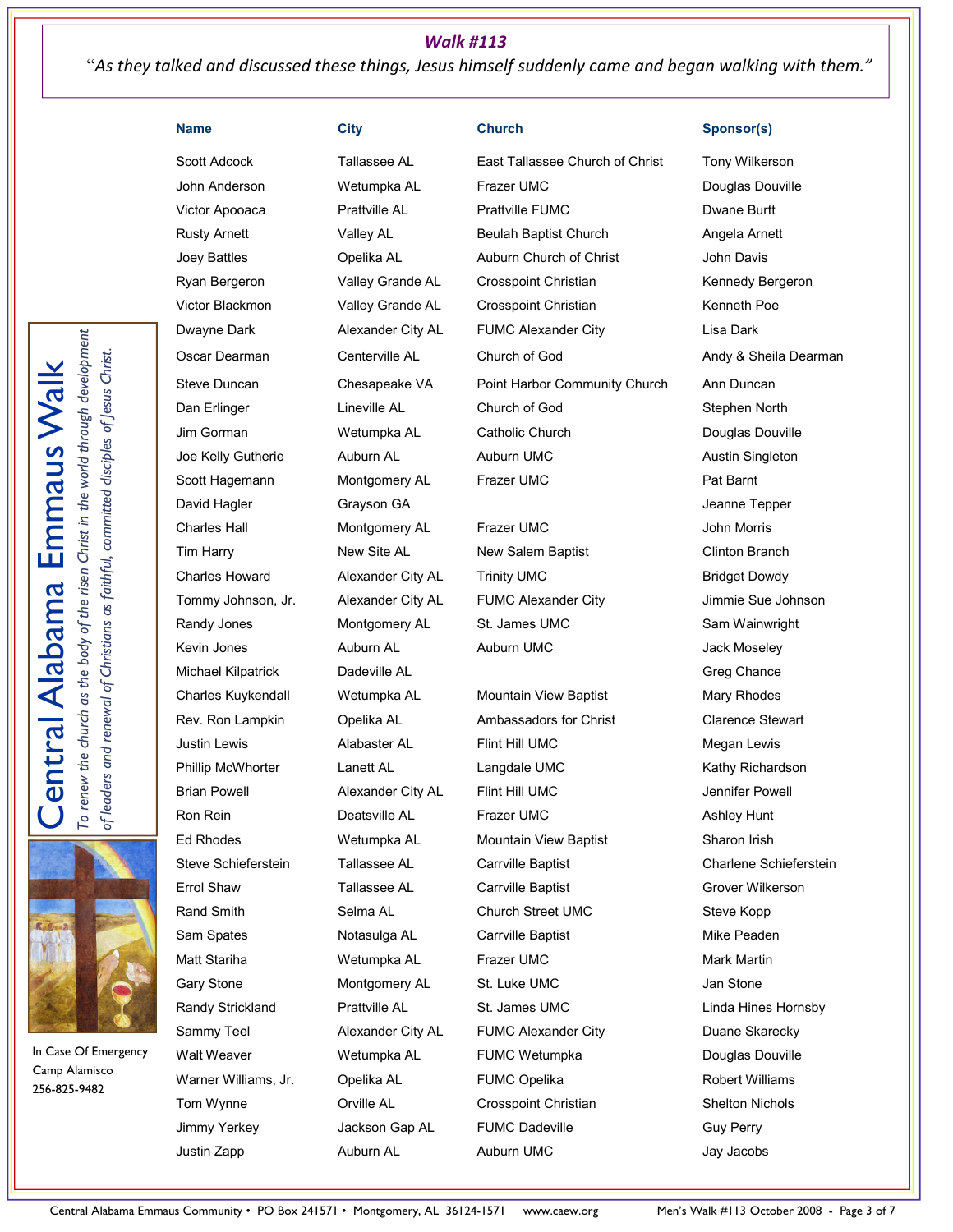# Team Roster - Men's Walk #113

### Lay Director

John Duncan

Examples the control of the Control of the Control of the Control of the Control of the Control of the Control of the Control of the Control of the Control of the Control of the Control of the Control of the Control of th



## Spiritual Director

Rev. Tony Hughes

## Assistant Spiritual Directors

Rev. Cliff Cobb Rev. Greg Nobles Rev. Elvis North Rev. Brian Dovey

## Assistant Lay Directors

Fred Cargill Ken Fortier Sam Wainwright Mike Wells

## Table Leaders

Pete Chambliss Todd Deavor Pat Miaoulis Bob Money Shelton Nichols Dave Schoonover Duane Skarecky

### Assistant Table Leaders

Pat Barnt Gary Bryant Bill Cutright Truman Hornsby Ford Laumer Darrell Pearson Robert Turner



Agape Needs: 72 of Each

### Media

Steve Blair Music Frank Clem, Bud Harris Ricky Hatfield

# Board Representative Jim Snyder

For more Emmaus Community news and information, go to

www.caew.org or www.eacluster.com

**October** 2008

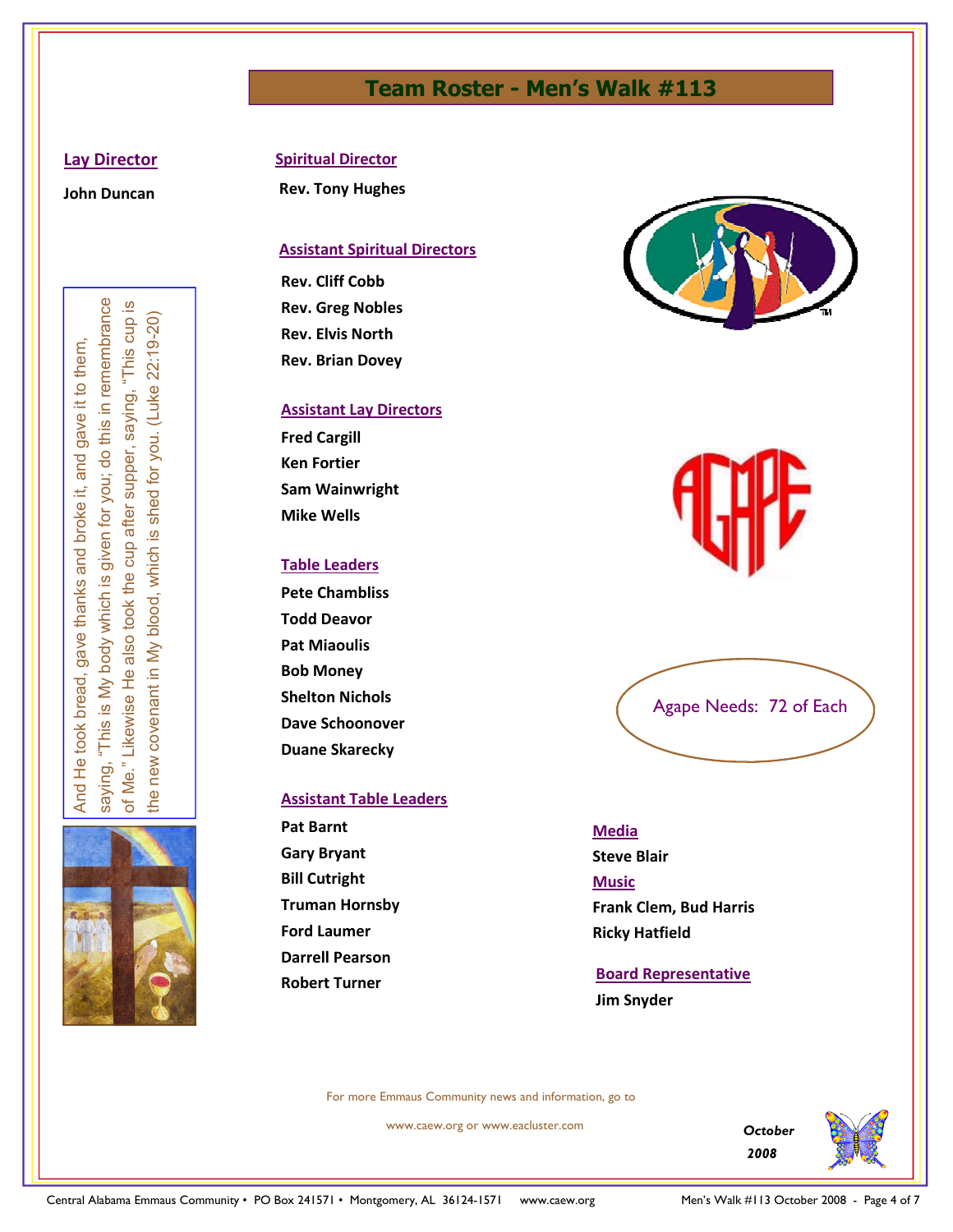# Support Team / Work Areas - Men's Walk #113

AGAPE Shirley Esco

BOOK COVERS/BOOK BAGS Donna Hall / Linda Hines Hornsby

BED TAGS Shannon Mayes

ENTERTAINMENT Frank Clem

BOOK TABLE **Jorie Welch** 

CANDLELIGHT Angie Rhymes

FOURTH DAY SPEAKER Tracy Starr

HOUSING / REGISTRATION Walt Johnson

Central Alabama Emmaus Walk

**Central Alabama Emmaus Walk** 

To renew the church as the body of the risen Christ in the world through development of leaders and renewal of Christians as faithful, committed disciples of Jesus Christ.

To renew the church as the body of the risen Christ in the world through development of leaders and renewal of Christians as faithful, committed disciples of Jesus Christ.

FOOD PREPARATION Tad Smith

**FRIDAY NIGHT PARTY Alison Butler** 

PHOTOGRAPHY Ken Marsh

SPEAKERS' PRAYER CHAPEL Stacy Deavor

GREETERS Linda Pearson LOGISTICS Andy Dearman / Dan Esco MEAL SERVICE Lorri Schoonover REFRESHMENTS Kay Stabler SERENADE Karen Gates SPONSORS' HOUR Teresa Williams **72 HOUR PRAYER VIGIL Shannon Mayes** 

WORSHIP **Ann Duncan** 

The official mailing address of the Central Alabama Emmaus Community is:

Central Alabama Emmaus Community

PO Box 241571

Montgomery, AL 36124-1571



For name badges, email

Mary Mowery at mary.mowery@eamc.org

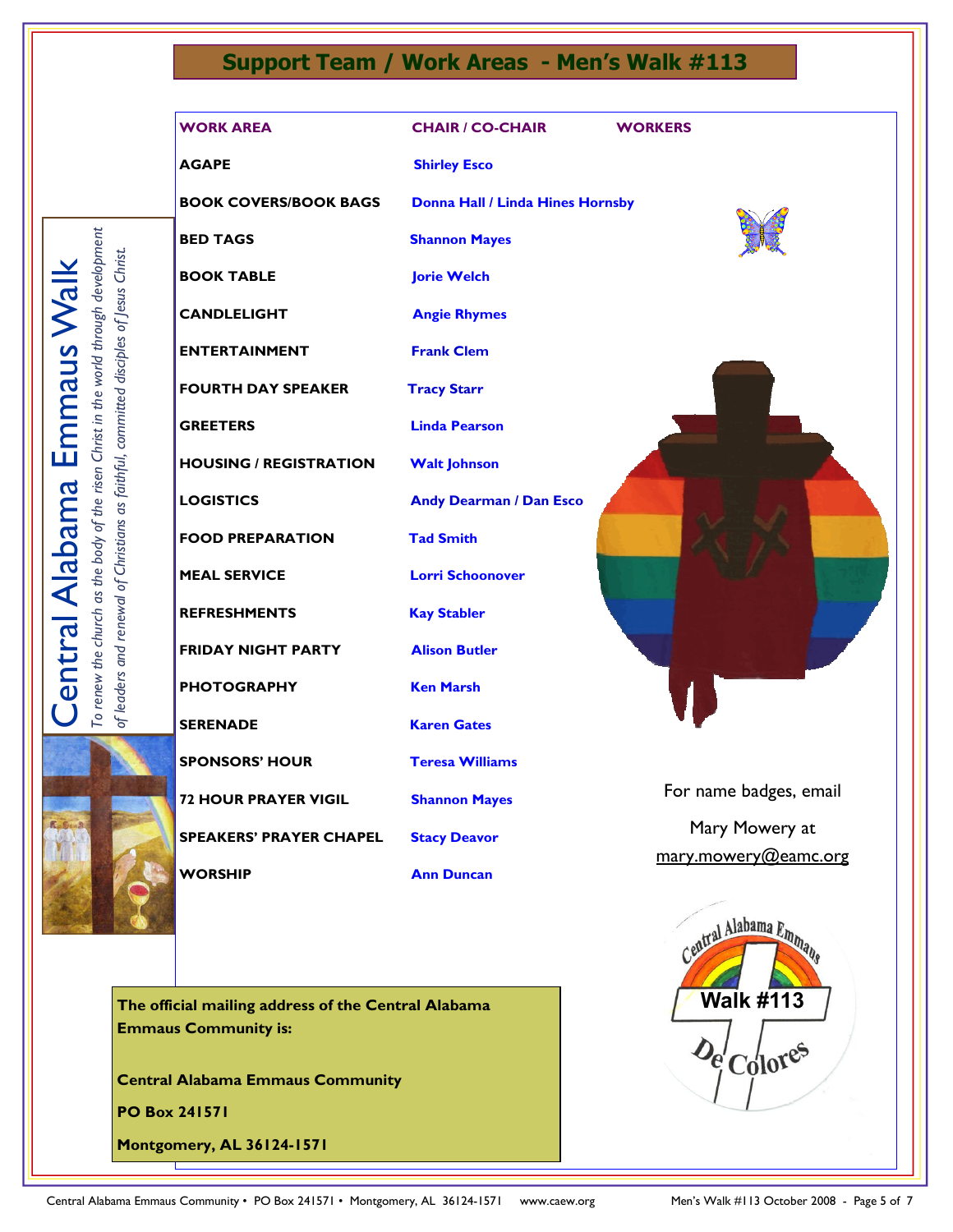# CAEC Community Clusters

#### Chilton County Emmaus Cluster

Contact Willetta Murhorner – (205) 755-5534

The Cluster meets at Mt. Pisgah UMC the first Tuesday of the month following each Walk at 6:30 p.m. (except January and August). \*\* This information is out of date at the present time.

#### East Alabama Emmaus Cluster

Contact Ed Williams - Email willik5@auburn.edu (334) 821-0475

Cluster Dinners are normally on the Tuesday following each walk at 6 p.m. If walks are back to back weeks, they combine two walks in one dinner. Locations Vary.

#### Eclectic Emmaus Cluster

Contact Florence McArthur - Email flomac1014@aol.com (334) 541-4288

#### \*\*This cluster is not currently meeting.

#### Elmore County Emmaus Cluster

Contact Judy Lovelady – jluvlady@bellsouth.net (334) 514-1611

or Shirley Esco - Email dsesco9696@aol.com (334) 569-3909

Meets the third Tuesday of each month at 6:30 p.m. alternating between

Cain's Chapel & Elmore UMC - Covered dish dinner.

#### Lake Martin Area Emmaus Cluster

#### Contact Robert Turner – Email Robert.turner@insurance.alabama.gov (256) 234-5599

Usually meets the second Monday following a walk @ 6:30, alternating meeting sites between Dadeville FUMC, Flint Hill UMC, Bay Pines Baptist, and Trinity UMC.

#### Millbrook Miracles Emmaus Cluster

Contact Frank Clem – Email clemency@elmore.rr.com (334) 285-7071

Meets the fourth Sunday of each month - Millbrook First UMC – Noon until 2pm. Covered dish luncheon, praise & Worship, along with Communion. Visitors are always welcome, and come casual. 4<sup>th</sup> Day Speaker

#### Montgomery DeColores Emmaus Cluster

Contact Terri Sasser – Email terri.sasser@frazerumc.org (334) 273-9442.

Follow up meetings are covered dish and are held at Aldersgate UMC on Tuesday, 6:30 p.m. following each Walk except back to back Walks. Those meeting will follow the second Walk.

#### Pike Road Cluster

Contact Darrell Pearson - Email d2rp@charter.net (334) 396-4748

Cluster dinners are held the Monday following each walk at 6:00 p.m. at St. James UMC on Pike Road in Montgomery.

#### Prattville Walkers Emmaus Cluster

Contact Sue and Ron Ennis - Email rlennis@knology.net (334) 365-0236.

Meetings are the third Monday of each month at 7:30 p.m. at First UMC in Prattville.

#### Selma Emmaus Cluster

Contact Robert Beers – Email bfarms1@bellsouth.net (334) 872-1424

Gatherings and follow up meet the first Tuesday of each month at 6:30 p.m. at Church Street UMC in the Fellowship Hall. Please bring a covered dish for the dinner.

#### Troy Emmaus Emmaus Cluster

Contact Brandon Fricks – Email brandonfricks@hotmail.com (334) 566-1424

### Valley Emmaus Cluster

Contact Phillip Vallia – Email avallia@intercall.com (706) 590-2045

Cluster Meetings are held at various church locations, they are covered dish, at 6:30 p.m. on the Tuesday following each Walk, except back to back Walks and those are held the Tuesday following the second Walk.

Please email Allen Brewer with any changes or updates at abrewer@peoples-savings.com

# October 2008



As the deer panteth for the water so my soul longeth after Thee. You alone are my heart's desire and I long to worship Thee.

You along are my strength, my shield, to You alone may my spirit yield. You alone are my heart's desire and I long to worship You.

(As The Deer - Written by Martin Nystrom) Based on the scripture Psalm 42:1





In Case Of Emergency Camp Alamisco 256-825-9482